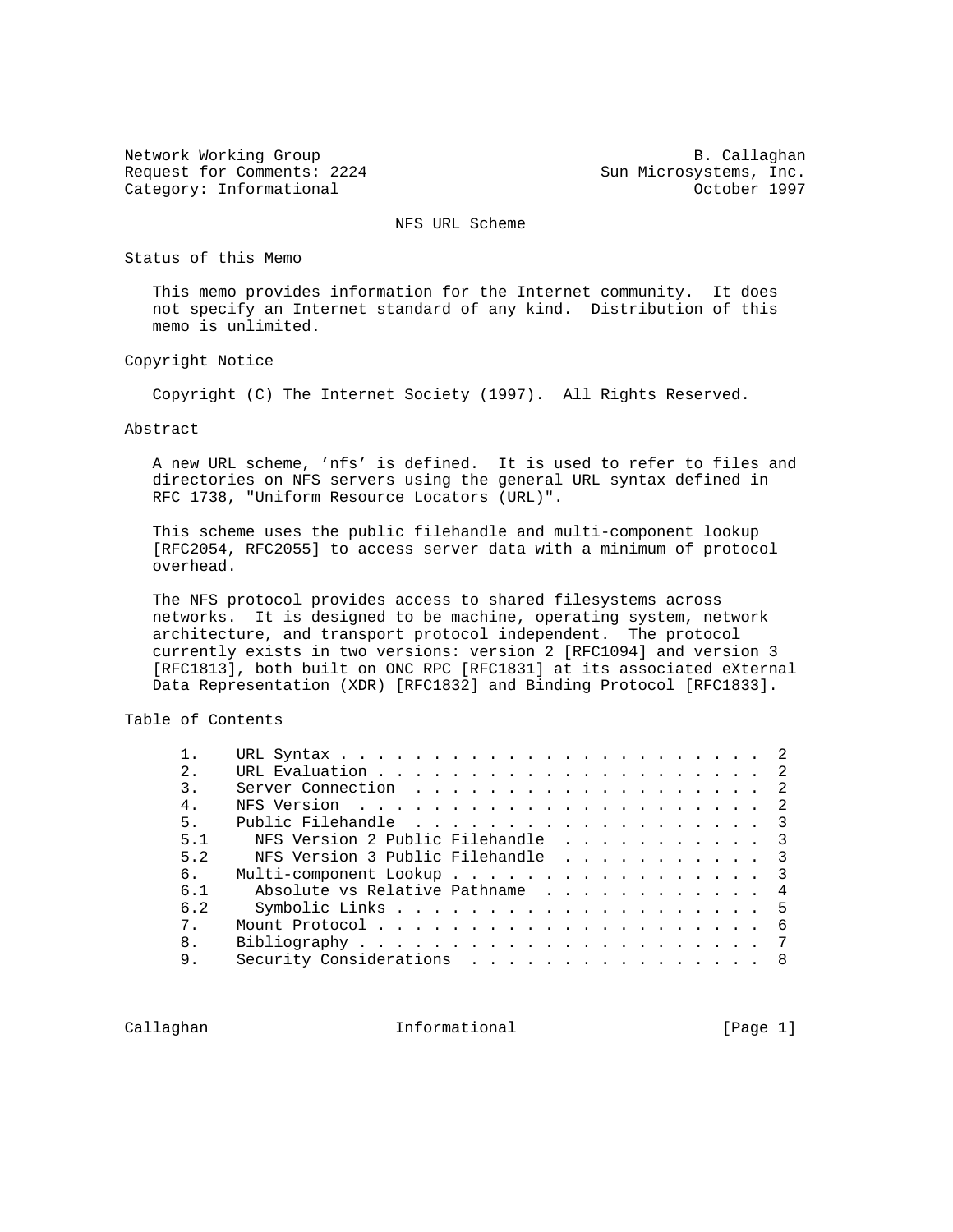| 10. BNF for NFS URL Scheme 9    |  |
|---------------------------------|--|
| 11. Acknowledgements 10         |  |
|                                 |  |
| 13. Full Copyright Statement 11 |  |

1. URL Syntax

 An NFS URL is based on the Common Internet Scheme Syntax described in section 3.1 of RFC 1738. It has the general form:

nfs://<host>:<port><url-path>

The ":< port>" part is optional. If omitted then port 2049 is assumed. The <url-path> is also optional.

The <url-path> is a hierarchical directory path of the form /<directory>/<directory>/<directory>/.../<name>. The <url-path> must consist only of characters within the US-ASCII character set. Within a <directory> or <name> component the character "/" is reserved and must be encoded as described in Section 2.2 of RFC 1738. If <url path> is omitted or consists solely of "/", it must default to the path ".".

2. URL Evaluation

 A client must evaluate an NFS URL by a method known as WebNFS [RFC2054, RFC2055]. This method provides easy passage through firewalls and proxy servers, as well as using a minimum number of messages. The WebNFS method is defined for NFS versions 2 and 3. It assumes that the server registers on TCP or UDP port 2049 and supports the public filehandle and multi-component lookup semantics as described in the following sections.

3. Server Connection

The client must first attempt to create a TCP connection to <host> using the <port> specified. If :<port> is omitted, then port 2049 will be used. If the server refuses the TCP connection, then the client will use UDP.

4. NFS Version

 The client must first attempt to use NFS version 3. If the server returns an RPC PROG\_MISMATCH error then the client must assume that NFS version 3 is not supported, and retry the operation with an NFS version 2 public filehandle.

Callaghan Informational [Page 2]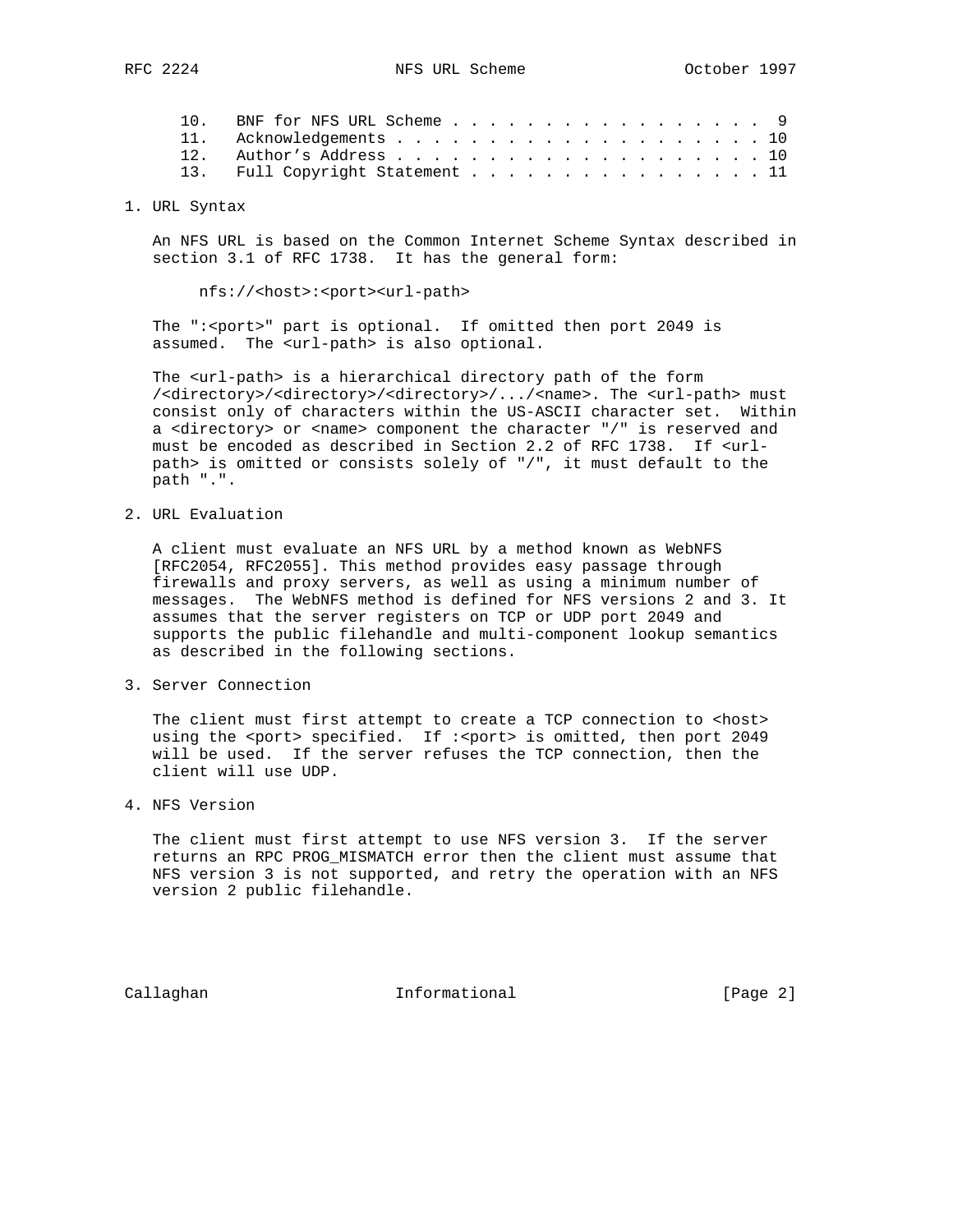### 5. Public Filehandle

 NFS filehandles are normally created by the server and used to identify uniquely a particular file or directory on the server. The client does not normally create filehandles or have any knowledge of the contents of a filehandle.

 The public filehandle is an an exception. It is an NFS filehandle with a reserved value and special semantics that allow an initial filehandle to be obtained. A WebNFS client uses the public filehandle as an initial filehandle rather than using the MOUNT protocol. Since NFS version 2 and version 3 have different filehandle formats, the public filehandle is defined differently for each.

 The public filehandle is a zero filehandle. For NFS version 2 this is a filehandle with 32 zero octets. A version 3 public filehandle has zero length.

5.1 NFS Version 2 Public Filehandle

 A version 2 filehandle is defined in RFC 1094 as an opaque value occupying 32 octets. A version 2 public filehandle has a zero in each octet, i.e. all zeros.

 $1$  32 +-+-+-+-+-+-+-+-+-+-+-+-+-+-+-+-+-+-+-+-+-+-+-+-+-+-+-+-+-+-+-+-+ |0|0|0|0|0|0|0|0|0|0|0|0|0|0|0|0|0|0|0|0|0|0|0|0|0|0|0|0|0|0|0|0| +-+-+-+-+-+-+-+-+-+-+-+-+-+-+-+-+-+-+-+-+-+-+-+-+-+-+-+-+-+-+-+-+

5.2 NFS Version 3 Public Filehandle

 A version 3 filehandle is defined in RFC 1813 as a variable length opaque value occupying up to 64 octets. The length of the filehandle is indicated by an integer value contained in a 4 octet value which describes the number of valid octets that follow. A version 3 public filehandle has a length of zero.

 +-+-+-+-+ | 0 | +-+-+-+-+

6. Multi-component Lookup

 Normally the NFS LOOKUP request (version 2 or 3) takes a directory filehandle along with the name of a directory member, and returns the filehandle of the directory member. If a client needs to evaluate a pathname that contains a sequence of components, then beginning with

Callaghan Informational [Page 3]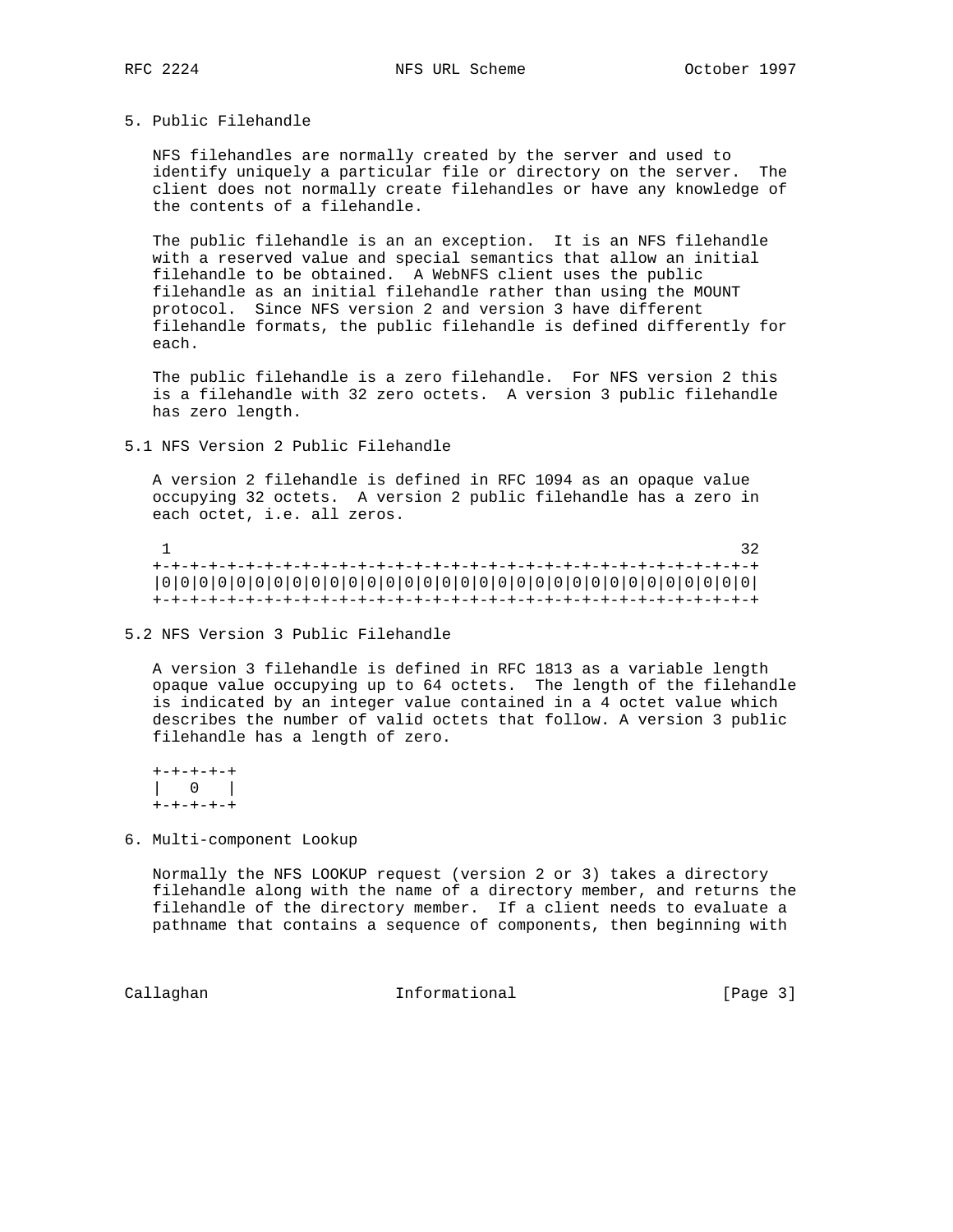the directory filehandle of the first component it must issue a series of LOOKUP requests one component at a time. For instance, evaluation of the path "a/b/c" will generate separate LOOKUP requests for each component of the pathname "a", "b", and "c".

 A LOOKUP request that uses the public filehandle can provide a pathname containing multiple components. The server is expected to evaluate the entire pathname and return a filehandle for the final component.

For example, rather than evaluate the path "a/b/c" as:

|                                  |  | LOOKUP $FH=0x0$ "a" $---$ > |  |
|----------------------------------|--|-----------------------------|--|
| $\leftarrow \leftarrow -$ FH=0x1 |  |                             |  |
|                                  |  | LOOKUP $FH=0x1$ "b" $---$ > |  |
| $\leftarrow \leftarrow -$ FH=0x2 |  |                             |  |
|                                  |  | LOOKUP $FH=0x2$ "c" $---$ > |  |
| $\leftarrow \leftarrow -$ FH=0x3 |  |                             |  |

 Relative to the public filehandle these three LOOKUP requests can be replaced by a single multi-component lookup:

LOOKUP  $FH=0x0$  "a/b/c" --->  $\leftarrow---$  FH=0x3

 Multi-component lookup is supported only for LOOKUP requests relative to the public filehandle.

 The <url-path> of the NFS URL must be evaluated as a multi-component lookup. This implies that the path components are delimited by slashes and the characters that make up the path must be in the printable US-ASCII character set. Characters not in the "unreserved" set (see BNF description below) may be included in pathname components but must be escaped.

 If the <url-path> is empty or consists solely of "/", the client must send a multi-component lookup for the pathname ".".

6.1 Absolute vs. Relative Pathname

 A multi-component pathname that begins with a slash character is considered "absolute" and will be evaluated relative to the server's root. A pathname that does not begin with a slash is "relative" and will be evaluated relative to the directory with which the public filehandle is associated.

Callaghan **Informational** Informational [Page 4]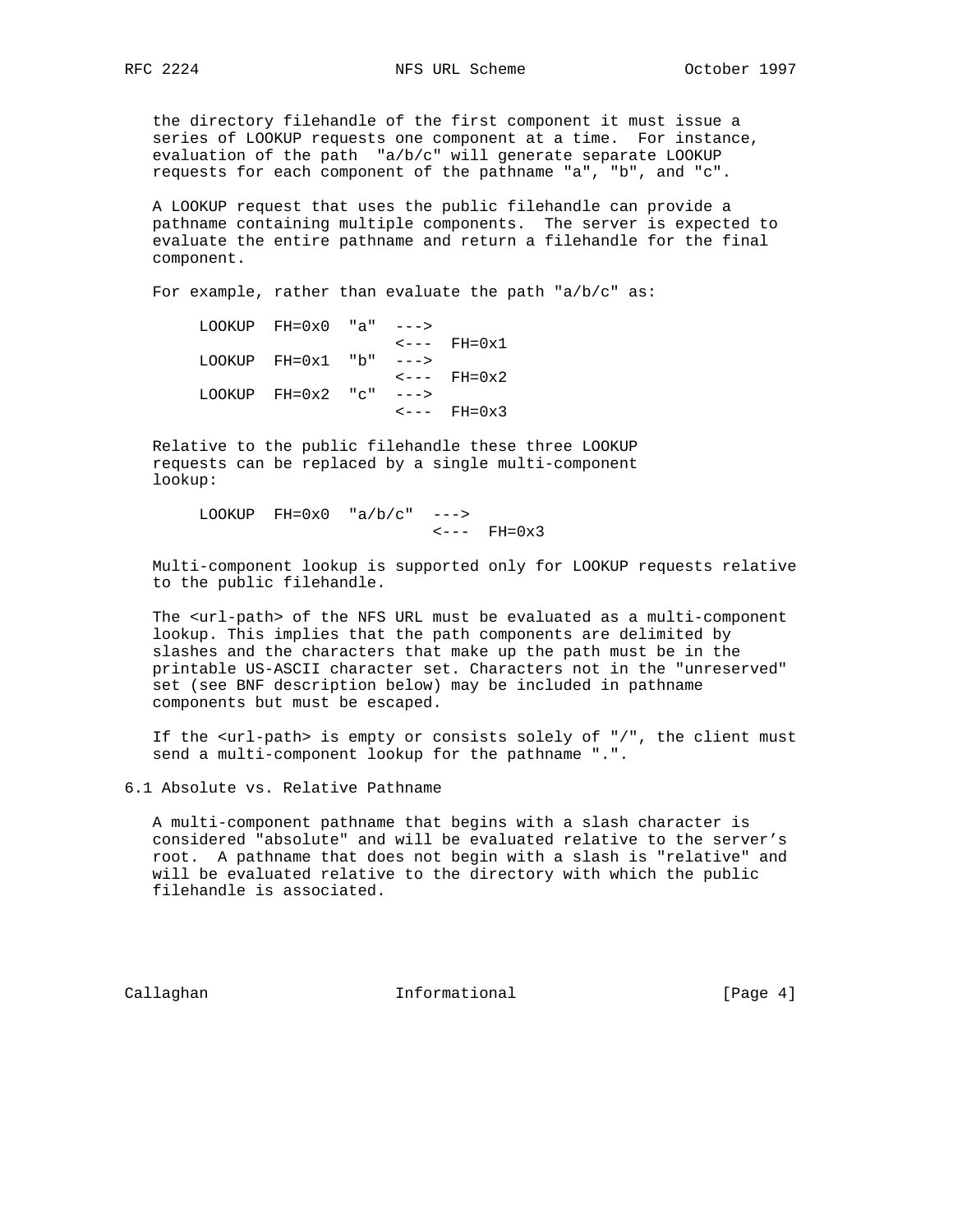Note that the initial "/" that introduces the <url-path> of an NFS URL must not be passed to the server for multi-component lookup since the pathname is to be evaluated relative to the public filehandle directory. For example, if the public filehandle is associated with the server's directory "/a/b/c" then the URL:

nfs://server/d/e/f

 will be evaluated with a multi-component lookup of the path "d/e/f" relative to the server's directory "/a/b/c" while the URL:

nfs://server//a/b/c/d/e/f

 will locate the same file with an absolute multi-component lookup of the path "/a/b/c/d/e/f" relative to the server's filesystem root. Notice that a double slash is required at the beginning of the path.

 Not all WebNFS servers can support arbitrary use of absolute paths. Clearly, the server must not return a filehandle if the path identifies a file or directory that is not exported by the server. In addition, some servers will not return a filehandle if the path names a file or directory in an exported filesystem different from the one that is associated with the public filehandle.

6.2 Symbolic Links

 The NFS protocol supports symbolic links, which are the filesystem equivalent of a relative URL. If a WebNFS client retrieves a filehandle for a symbolic link (as indicated by the file type attribute) then it should send a READLINK request to the server to retrieve the path comprising the symbolic link.

 This path should then be combined with the URL which referenced the symbolic link according to the rules described in RFC 1808. If the relative URL in the symbolic link text is to be resolved successfully then it must contain only ASCII characters and conform to the syntax described in RFC 1808. Note that this allows a symbolic link to contain an entire URL and it may specify a scheme that is not necessarily an NFS URL.

 A symbolic link path that begins with a slash will be evaluated as an absolute path relative to the directory associated with the public filehandle which may not be the same as the server's system root directory. If symbolic links with absolute paths are to be evaluated correctly on both client and server then the public filehandle must be associated with the system root directory.

Callaghan Informational [Page 5]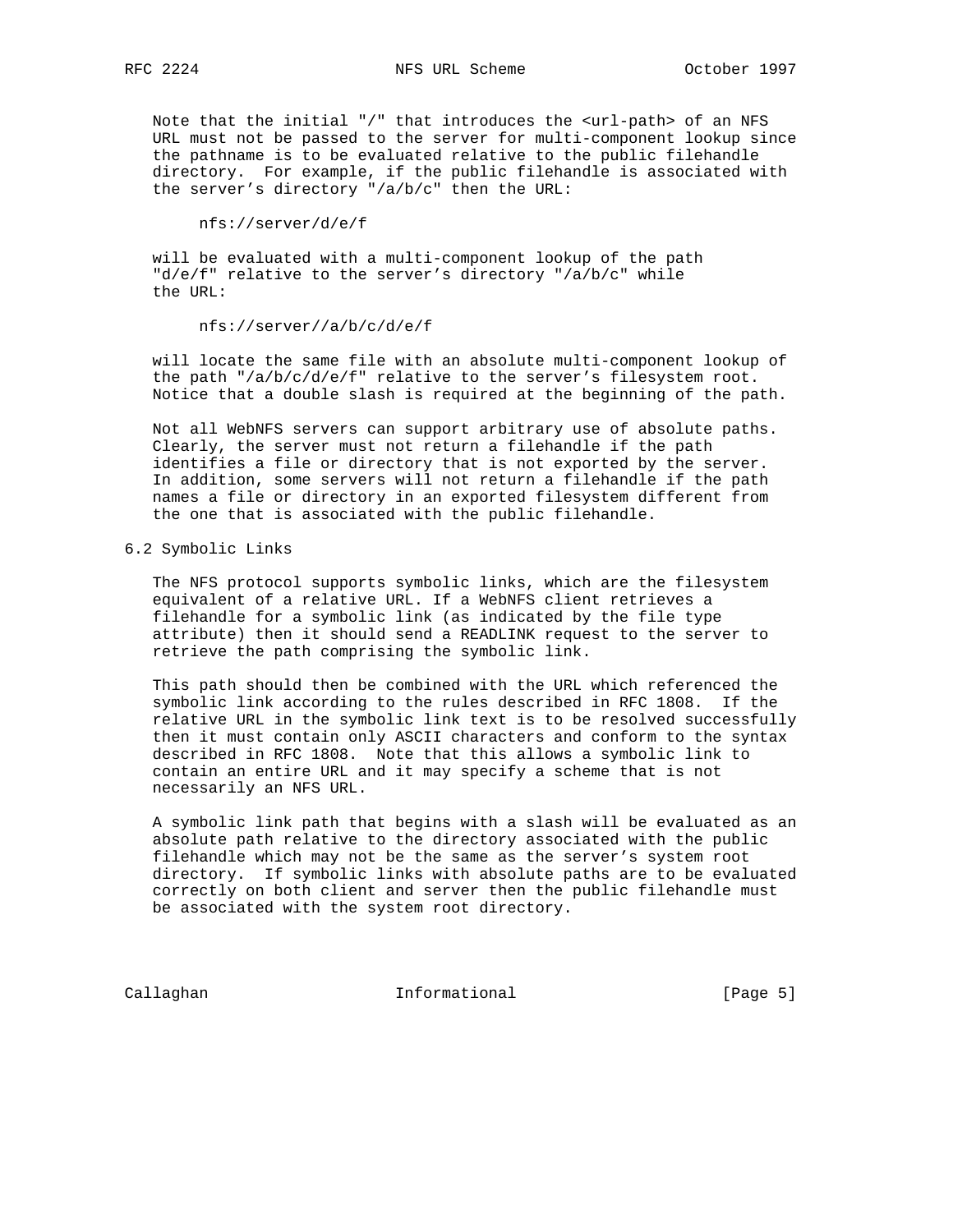For example, if the symbolic link is named by the URL

nfs://server/a/b

 then the following examples show how a new URL can be formed from the symbolic link text:

| C                    |                   | $=$ nfs://server/a/c    |
|----------------------|-------------------|-------------------------|
| c/d                  |                   | $= nfs://server/a/c/d)$ |
| $\ldots$ / $\subset$ |                   | $= nfs://server/c$      |
| /c/d                 |                   | $= nfs://server/c/d$    |
|                      | nfs://server2/a/b | $= nfs://server2/a/b$   |

7. Mount Protocol

 The NFS URL may have limited use for naming files on servers that do not support the public filehandle and multi-component lookup.

 If the server returns an NFS3ERR\_STALE, NFS3ERR\_INVAL, or NFS3ERR\_BADHANDLE error in response to the client's use of a public filehandle, then the client should attempt to resolve the <url-path> to a filehandle using the MOUNT protocol.

 Version 1 of the MOUNT protocol is described in Appendix A of RFC 1094 and version 3 in Appendix I of RFC 1813. Version 2 of the MOUNT protocol is identical to version 1 except for the addition of a procedure MOUNTPROC\_PATHCONF which returns POSIX pathconf information from the server.

 Note that the pathname sent to the server in the MOUNTPROC\_MNT request is assumed to be a server native path, rather than a slash separated path described by RFC 1738. Hence, the MOUNT protocol can reasonably be expected to map a <url-path> to a filehandle only on servers that support slash-separated ASCII native paths. In general, servers that do not support WebNFS access or slash-separated ASCII native paths should not advertise NFS URLs.

 At this point the client must already have some indication as to which version of the NFS protocol is supported on the server. Since the filehandle format differs between NFS versions 2 and 3, the client must select the appropriate version of the MOUNT protocol. MOUNT versions 1 and 2 return only NFS version 2 filehandles, whereas MOUNT version 3 returns NFS version 3 filehandles.

Callaghan Informational [Page 6]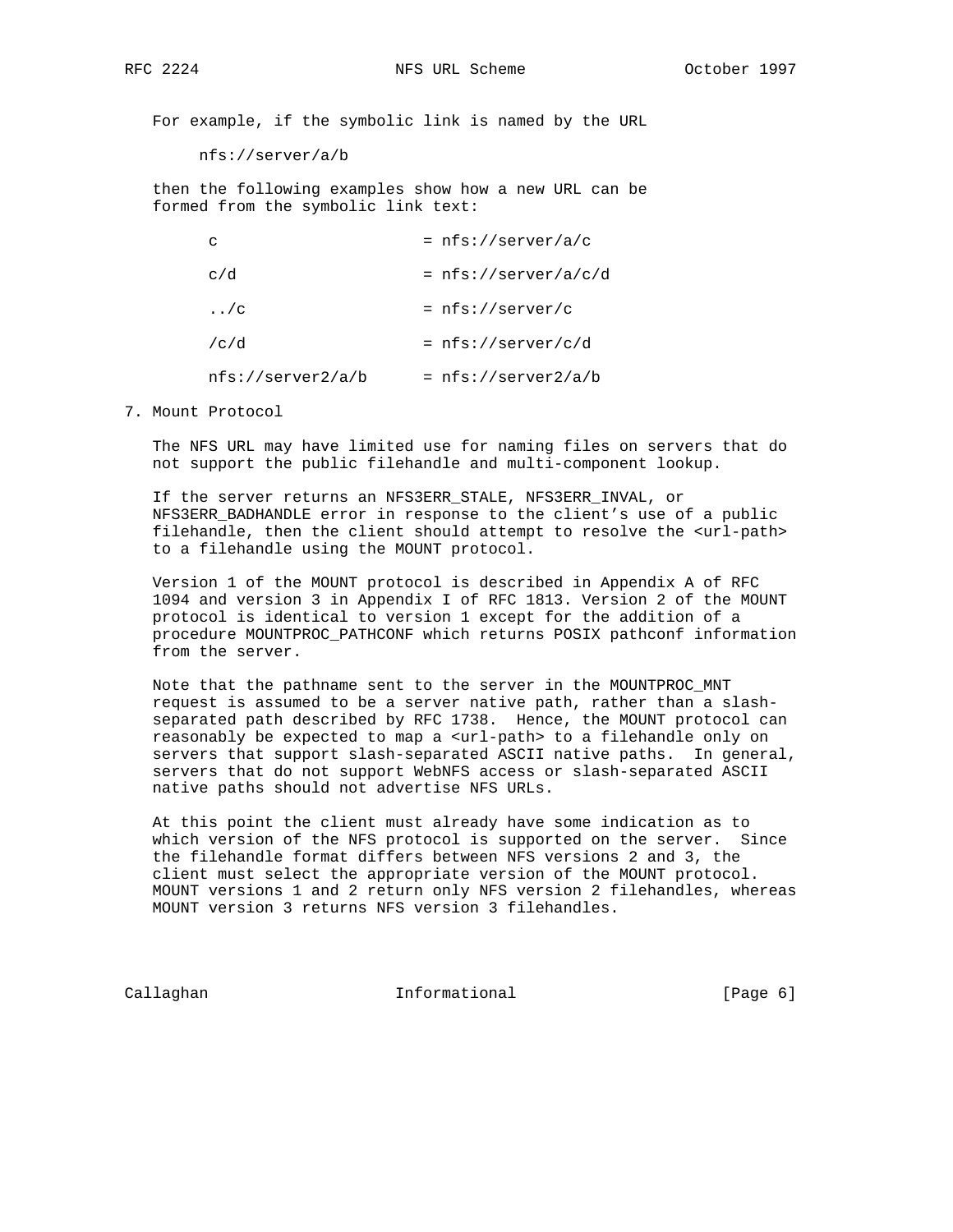RFC 2224 NFS URL Scheme October 1997

 Unlike the NFS service, the MOUNT service is not registered on a well-known port. The client must use the PORTMAP service to locate the server's MOUNT port before it can transmit a MOUNTPROC\_MNT request to retrieve the filehandle corresponding to the requested path.

Client Server ------ ------ -------------- MOUNT port ? --------------> Portmapper <-------------- Port=984 ------------------ ------- Filehandle for /export/foo ? ----> Mountd @ port 984 <--------- Filehandle=0xf82455ce0.. ------

 NFS servers commonly use a client's successful MOUNTPROC\_MNT request request as an indication that the client has "mounted" the filesystem and may maintain this information in a file that lists the filesystems that clients currently have mounted. This information is removed from the file when the client transmits an MOUNTPROC\_UMNT request. Upon receiving a successful reply to a MOUNTPROC\_MNT request, a WebNFS client should send a MOUNTPROC\_UMNT request to prevent an accumulation of "mounted" records on the server.

## 8.0 Bibliography

| [RFC1738] | Berners-Lee, T., Masinter, L. and M. McCahill,<br>"Uniform Resource Locators (URL)," RFC 1738,<br>December 1994. |
|-----------|------------------------------------------------------------------------------------------------------------------|
| [RFC1808] | Fielding, R., "Relative Uniform Resource Locators,"<br>RFC 1808, June 1995.                                      |
| [RFC1831] | Srinivasan, R., "RPC: Remote Procedure Call<br>Protocol Specification Version 2," RFC 1831,<br>August 1995.      |
| [RFC1832] | Srinivasan, R., "XDR: External Data Representation<br>Standard, " RFC 1832, August 1995.                         |
| [RFC1833] | Srinivasan, R., "Binding Protocols for ONC RPC<br>Version 2," RFC 1833, August 1995.                             |
| [RFC1094] | Sun Microsystems, Inc., "Network Filesystem<br>Specification," RFC 1094, March 1989.                             |

Callaghan **Informational** Informational [Page 7]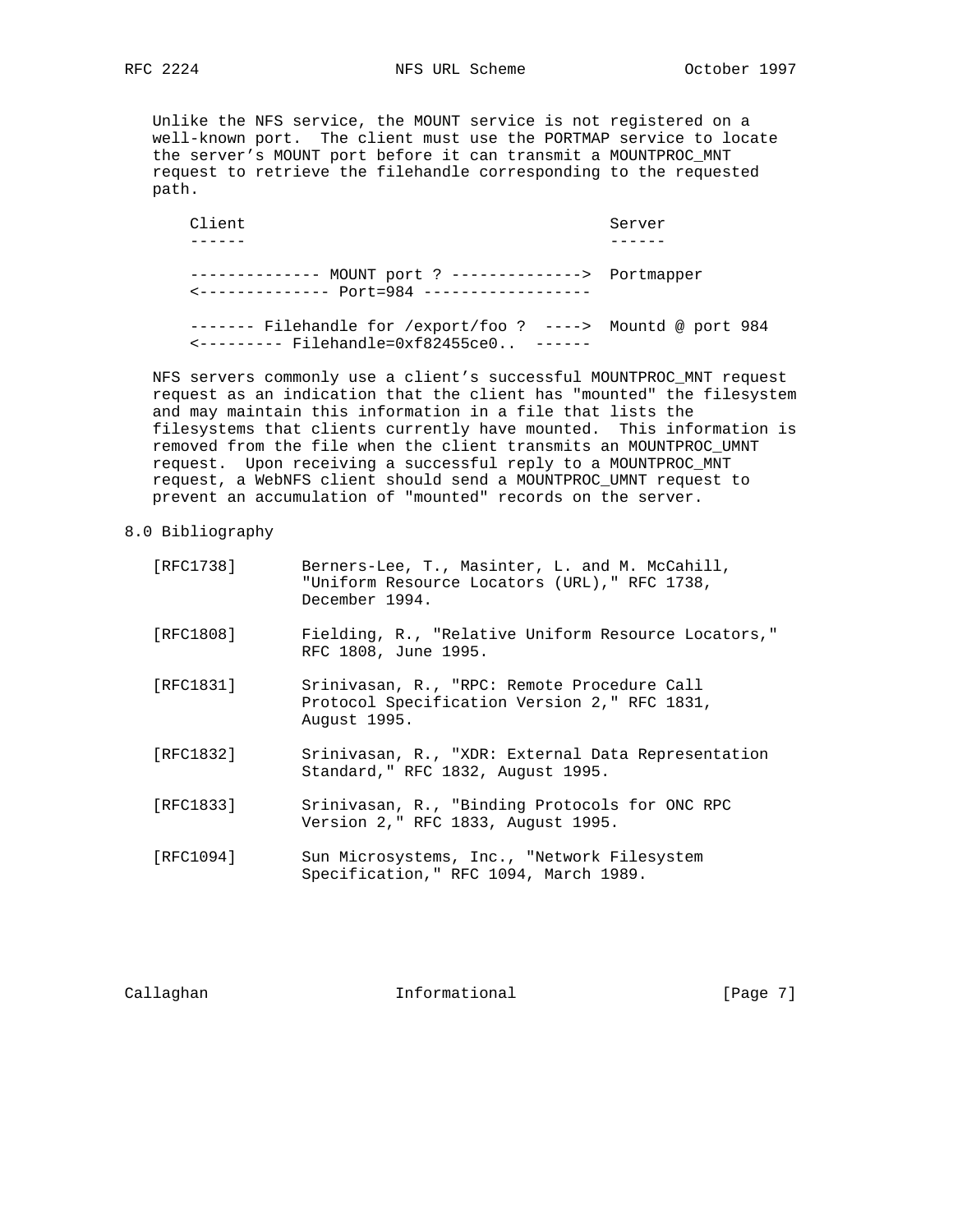- [RFC1813] Callaghan, B., Pawlowski, B. and P. Staubach, "NFS Version 3 Protocol Specification," RFC 1813, June 1995.
- [RFC2054] Callaghan, B., "WebNFS Client Specification," RFC 2054, October 1996.
- [RFC2055] Callaghan, B., "WebNFS Server Specification," RFC 2055, October 1996.
- [Sandberg] Sandberg, R., D. Goldberg, S. Kleiman, D. Walsh, B. Lyon, "Design and Implementation of the Sun Network Filesystem," USENIX Conference Proceedings, USENIX Association, Berkeley, CA, Summer 1985. The basic paper describing the SunOS implementation of the NFS version 2 protocol, and discusses the goals, protocol specification and trade-offs.
- [X/OpenNFS] X/Open Company, Ltd., X/Open CAE Specification: Protocols for X/Open Internetworking: XNFS, X/Open Company, Ltd., Apex Plaza, Forbury Road, Reading Berkshire, RG1 1AX, United Kingdom, 1991. This is an indispensable reference for the NFS and accompanying protocols, including the Lock Manager and the Portmapper.
- [X/OpenPCNFS] X/Open Company, Ltd., X/Open CAE Specification: Protocols for X/Open Internetworking: (PC)NFS, Developer's Specification, X/Open Company, Ltd., Apex Plaza, Forbury Road, Reading Berkshire, RG1 1AX, United Kingdom, 1991. This is an indispensable reference for NFS protocol and accompanying protocols, including the Lock Manager and the Portmapper.
- 9. Security Considerations

 Since the WebNFS server features are based on NFS protocol versions 2 and 3, the RPC based security considerations described in RFC 1094, RFC 1831, and RFC 1832 apply here also.

 Server implementors should be careful when implementing multi component lookup that the client cannot obtain unauthorized access to files or directories. For example: a path that includes multiple occurrences of "../" may locate a filesystem outside of the exported filesystem associated with the public filehandle.

Callaghan **Informational** Informational [Page 8]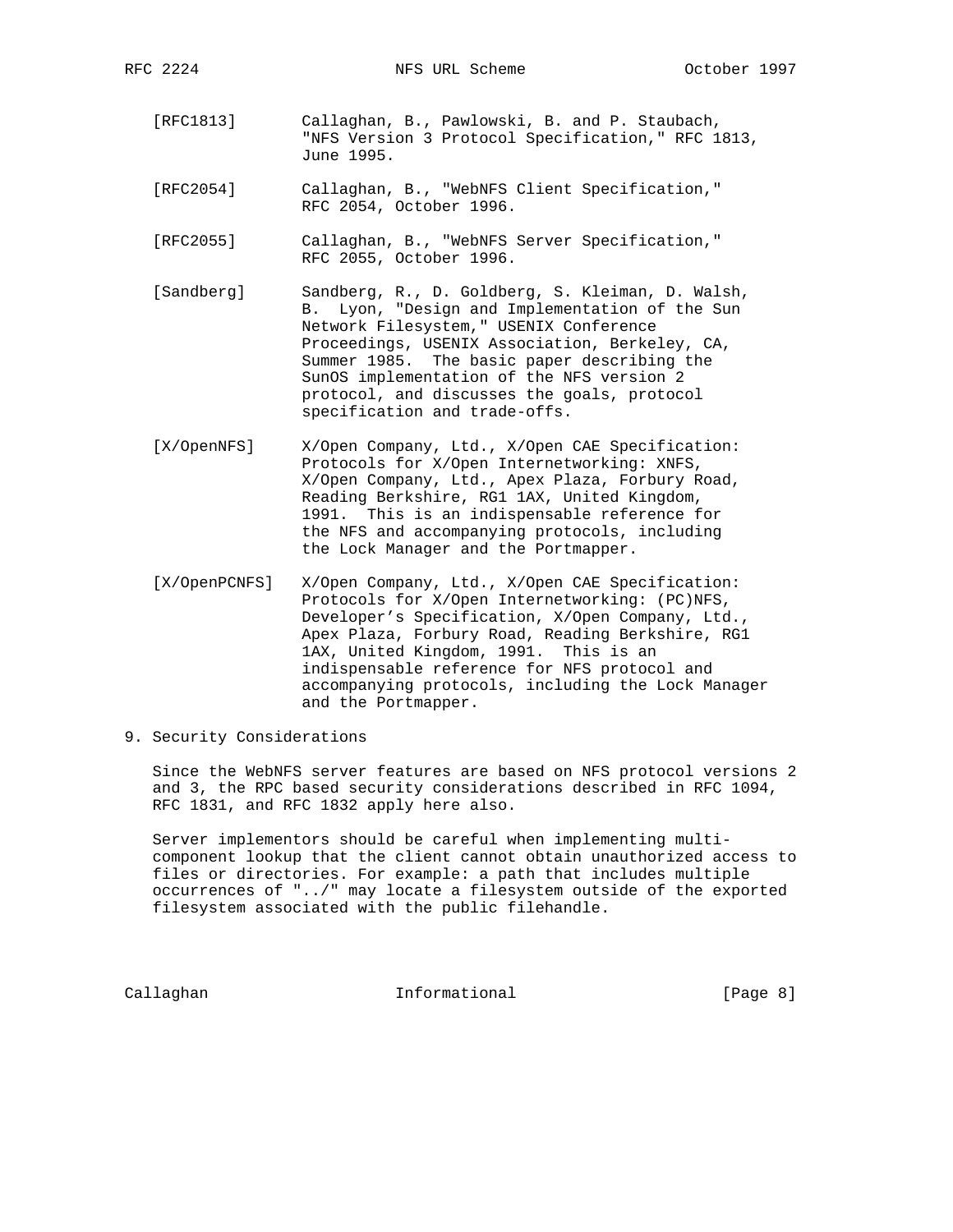Clients and servers may separately negotiate secure connection schemes for authentication, data integrity, and privacy.

10. BNF for NFS URL Scheme

```
 The syntax of the NFS URL is a subset of the Generic URL syntax
   described in RFC 1738. An NFS URL does not include user or password
   components, nor does it recognize "?" query or "#" fragment
   components.
     nfsURL = "nfs" ":" relativeURL
     relativeURL = net_path | abs_path | rel_path
 net_path = "//" hostport [ abs_path ]
 abs_path = "/" rel_path
 rel_path = [ path_segments ]
hostport = host [ ":" port ]
host = hostname | hostnumber
 hostname = *( domainlabel "." ) toplabel
     domainlabel = alphanum | alphanum *( alphanum | "-" ) alphanum
 toplabel = alpha | alpha *( alphanum | "-" ) alphanum
 hostnumber = 1*digit "." 1*digit "." 1*digit "." 1*digit
port = *digit
    url-path = [ " / " ] path_segments path_segments = segment *( "/" segment )
segment = *pchar
 pchar = unreserved | escaped | ":" | "@" | "&" | "=" | "+"
 reserved = ";" | "/" | "?" | ":" | "@" | "&" | "=" | "+"
 unreserved = alpha | digit | mark
 mark = "$" | "-" | "_" | "." | "!" | "˜" |
 "*" | "'" | "(" | ")" | ","
     escaped = "%" hex hex
 hex = digit | "A" | "B" | "C" | "D" | "E" | "F" |
 "a" | "b" | "c" | "d" | "e" | "f"
 alphanum = alpha | digit
 alpha = lowalpha | upalpha
 lowalpha = "a" | "b" | "c" | "d" | "e" | "f" | "g" | "h" | "i" |
 "j" | "k" | "l" | "m" | "n" | "o" | "p" | "q" | "r" |
              \overline{\mathbf{S}}" | "t" | "u" | "v" | "w" | "x" | "y" | "z"
 upalpha = "A" | "B" | "C" | "D" | "E" | "F" | "G" | "H" | "I" |
 "J" | "K" | "L" | "M" | "N" | "O" | "P" | "Q" | "R" |
               "S" | "T" | "U" | "V" | "W" | "X" | "Y" | "Z"
    digit = "0" | "1" | "2" | "3" | "4" | "5" | "6" | "7" |
              "8" | "9"
```
Callaghan Informational [Page 9]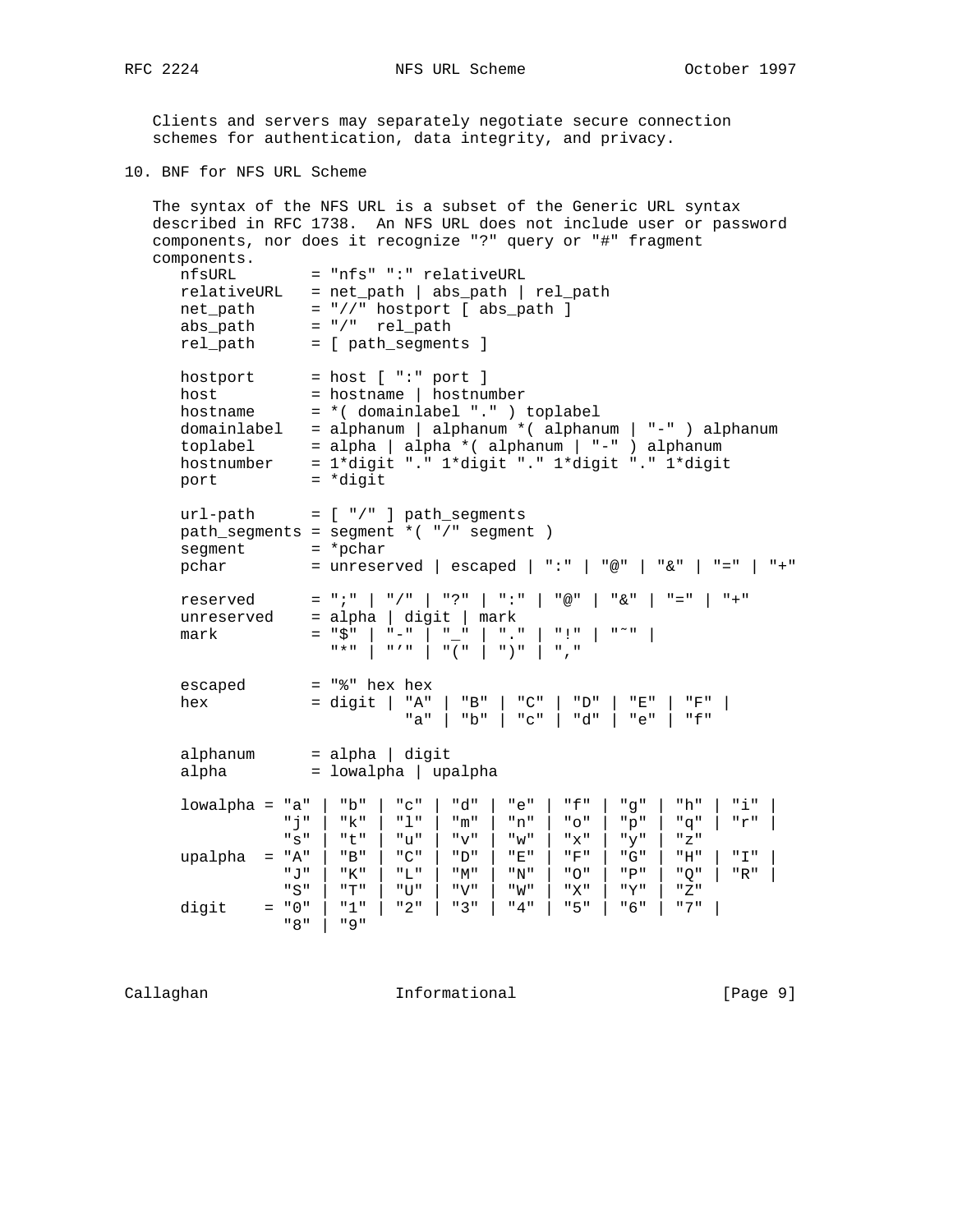# 11. Acknowledgements

 This specification was extensively reviewed by the NFS group at SunSoft and brainstormed by Michael Eisler.

12. Author's Address

Address comments related to this RFC to:

brent@eng.sun.com

 Brent Callaghan Sun Microsystems, Inc. Mailstop Mpk17-201, 901 San Antonio Road, Palo Alto, California 94303

 Phone: 1-415-786-5067 EMail: brent.callaghan@eng.sun.com Fax: 1-415-786-5896

Callaghan Informational [Page 10]